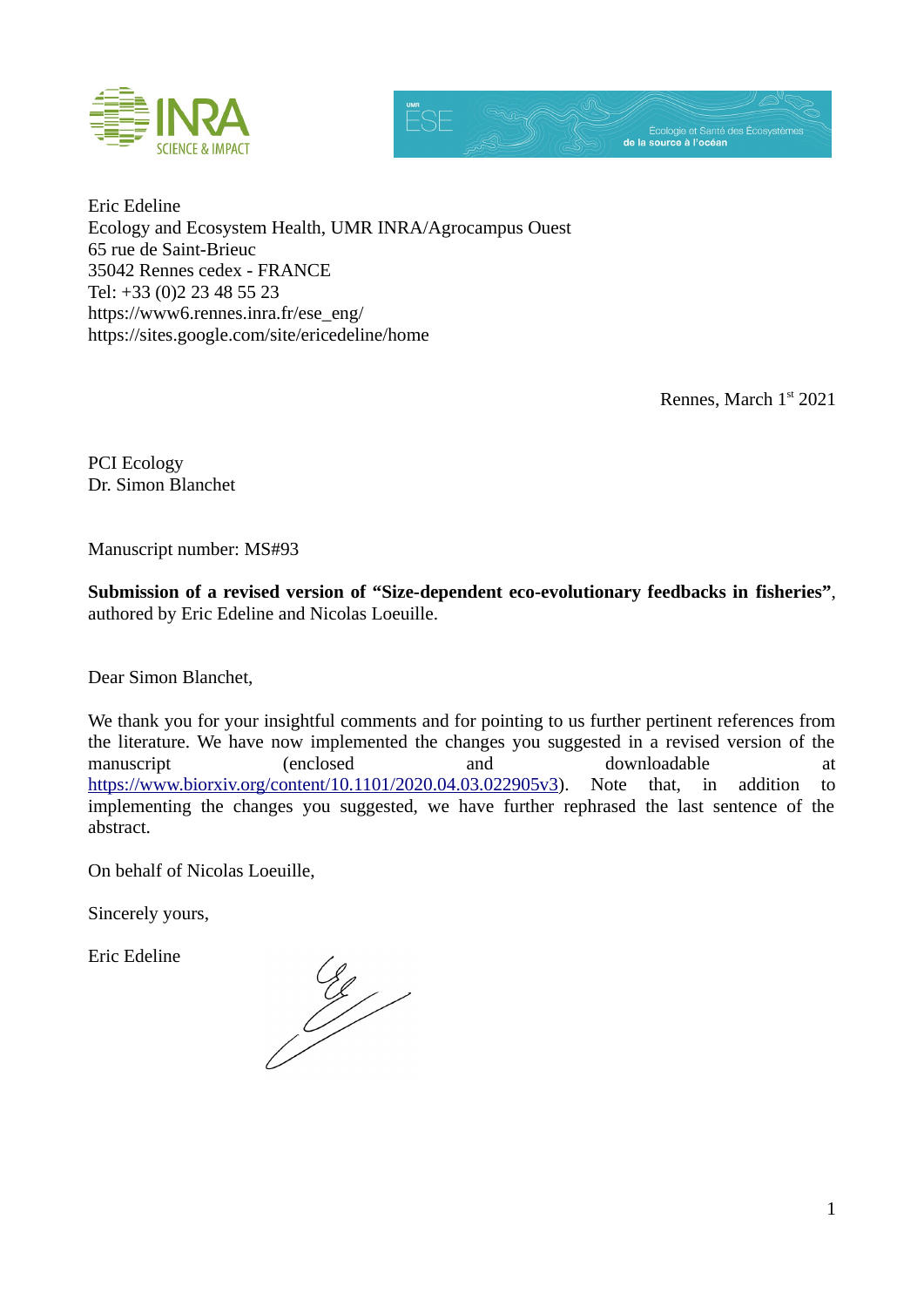Point-by-point responses to your comments for manuscript MS#93, "Size-dependent ecoevolutionary feedbacks in fisheries" authored by Eric Edeline and Nicolas Loeuille.

COMMENTS FROM REVIEWERS IN PLAIN TEXT, OUR RESPONSES LISTED DIRECTLY BELOW IN BOLD TEXT:

##===================================================================== Round #2 Author's Reply: by Simon Blanchet, 2021-02-05 10:34 Manuscript: https://doi.org/10.1101/2020.04.03.022905 version https://www.biorxiv.org/content/10.1101/2020.04.03.022905v2 Minor revisions before recommendation

Dear Authors

Thanks a lot for the thorough revision of you MS entitled "Size-dependent eco-evolutionary feedbacks in fisheries". I have read both the replies to referees' comments and the new version of the MS and I must say that you've done a very good job. The MS is not much more easier to read and the message is flowing very well. Before I write my recommendation, I have a few more minor comments that you may consider:

-The term "fisheries" appears in the text but there is no argument for targeting this specific type of harvest. I would add a few words by the end of the Introduction to stipulate that most (though not all) examples in the text are from the fishery literature, and why it is important to reply these specific fundamental questions in fishery science (eg because these wild populations are harvested at a worldwide scale and constitute an essential source or proteins). **Now done in lines 84-86.**

-L. 79: change "assay" per "essay" **Done.**

-L. 80: you briefly mention the paper by Kinnison et al. (2015) about cryptic eco-evo: I would provide a few words about this paper and explain why it is a follow-up of this paper. **Now done in lines 79-84.** 

-L. 96: papers by Hendry and Kinnison (1999, 2000) about fast evolution might also be cited. **Now done in line 99.**

-L. 97: I would remove the end of the sentence "...but readers [...] to Section 2". **Done.**

-L. 160-161: see the recent paper by Kurt Fausch (https://besjournals.onlinelibrary.wiley.com/doi/abs/10.1111/1365-2656.13384). Potentially useful. **Now cited in lines 163-164.**

-L. 171: Change for: "This is true for both aquatic and terrestrial systems (ref)…" **Now done in line 172.**

-L 177: Add the latin name for the northen pike. **Done in line 178.**